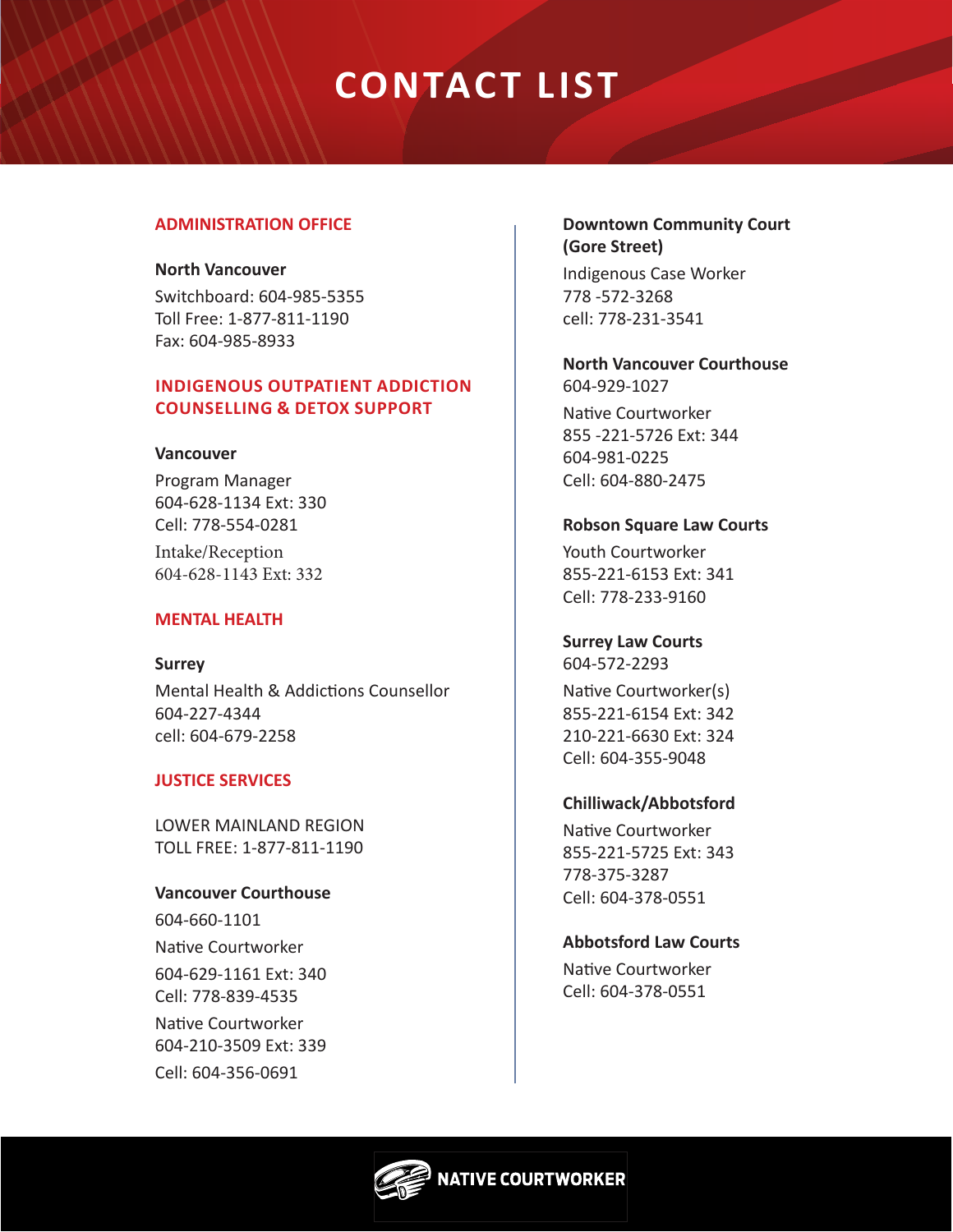# **CONTACT LIST**

#### **SOUTHERN INTERIOR REGION**

1-877-811-1190

#### **Williams Lake Office**

Regional Manager 236-300-6008 Ext: 366 Cell: 250-855-8986

Native Courtworker 855 - 221-5729 Ext: 362 Cell: 250-855-9251

Native Courtworker 236-300-8012 Ext: 360 Cell: 250-305-4839

# **Kamloops Courthouse Office**

Native Courtworker 855-221-5728 Ext: 361 Cell: 250-299-6519

# **Kelowna Office**

Native Courtworker 855-221-5730 Ext: 363 Cell: 250-353-3065

# **Vernon Office**

Native Courtworker 855-221-5731 Ext: 364 Cell: 250-550-0417

# **Cranbrook Office**

Native Courtworker 855-221-5732 Ext: 365 Cell: 250-420-7137

# **SOUTH COAST REGION**

# **Victoria Regional Office**

Toll Free: 1-877-811-1190 Acting Director of Court Services Cell: 250-588-6596

#### **Nanaimo Courthouse**

Native Courtworker 855-221-5734 Ext: 351 Native Courtworker 855-221-0977 Ext: 373 Cell: 778-268-1932 **Duncan office**

Native Courtworker 250-900-0370 Ext: 379 Cell: 250-466-8151

# **Victoria Office c/o Law Courts**

Native Courtworker 855-221-1160 Ext: 353 250-386-6717 Ext: 353 Cell: 250-643-2674

# **Port Alberni office**

Native Courtworker 855-221-1179 Ext: 354 Cell: 250-731-4303

# **Port Hardy office**

Native Courtworker 250-902-2223 Ext: 356 Cell: 250-902-8279

# **Campbell River office**

Native Courtworker 855-221-1180 Ext: 357 Cell: 250-895-9557